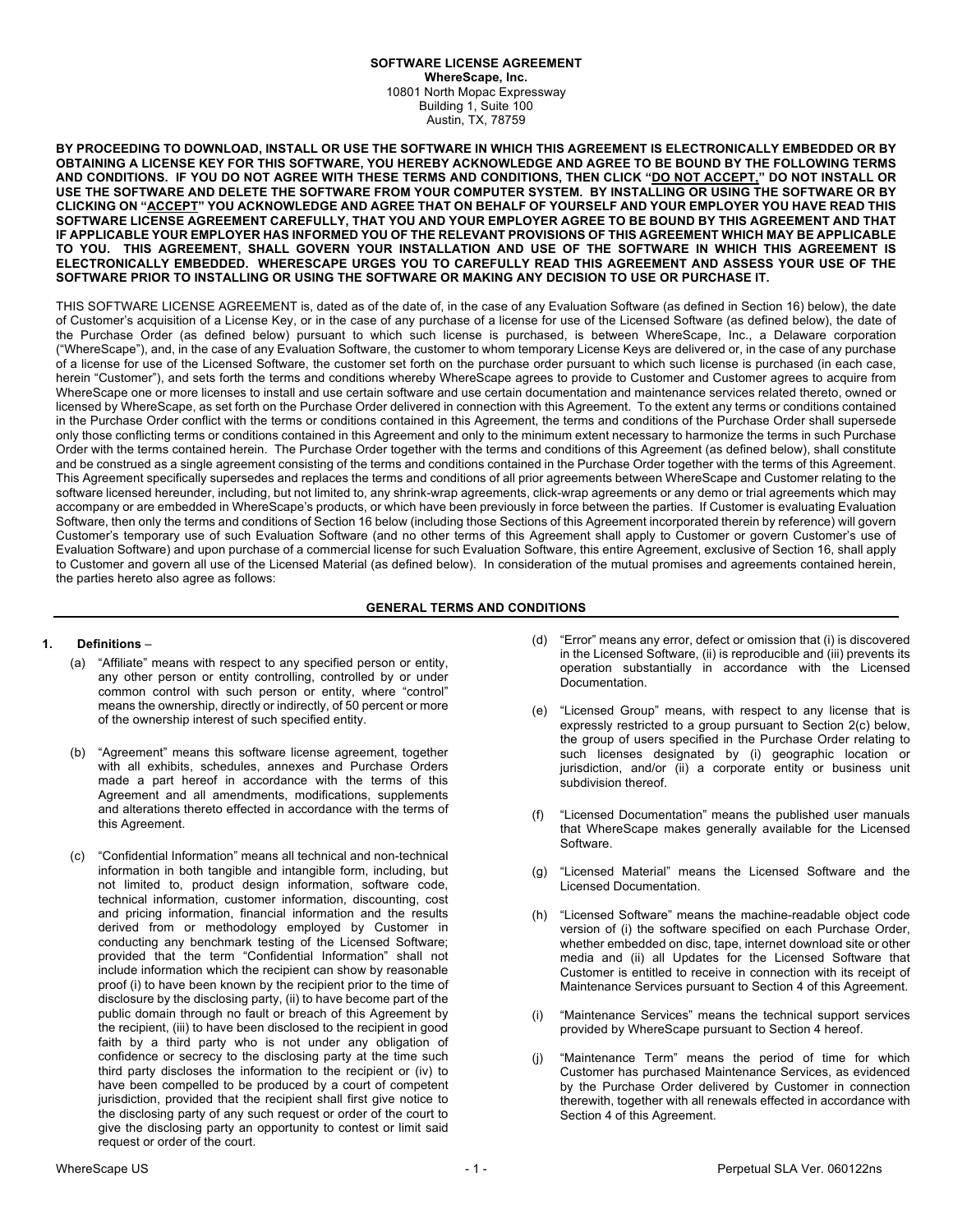- (k) "Purchase Order" means (i) WhereScape's standard price quote, purchase order, order form or purchase confirmation (including any purchase confirmation delivered electronically through an online store owned or controlled by WhereScape or its subsidiaries), as such document may be amended, supplemented or modified from time to time in accordance with this Agreement or (ii) any other non-WhereScape price quote, purchase order, order form or purchase confirmation delivered by Customer to WhereScape but solely to the extent permitted by and delivered in accordance with Section 15.
- (l) "Update" means any revision, enhancement, improvement or modification to or programming fix for the Licensed Software or Licensed Documentation which WhereScape makes generally available, incorporates into and makes a part of the Licensed Software or Licensed Documentation and does not separately price or market.

# **2. LICENSE** –

- (a) **Use** Subject to the terms and conditions of this Agreement including, but not limited to the applicable licensing restrictions set forth in Section 2(b) below, and subject further to Customer's full compliance herewith and according to the scope, time period and other terms indicated on the applicable Purchase Order delivered in connection with this Agreement, WhereScape hereby grants Customer and Customer hereby accepts from WhereScape, a perpetual, non-exclusive and non-transferable right and license to install the Licensed Software on computer hardware that is owned or operated by or on behalf of Customer, to access and use the Licensed Material in accordance with the applicable restrictions and conditions contained in this Agreement and to copy the Licensed Material as permitted by this Agreement. Customer's right to use the Licensed Material shall extend to use by third parties under a written agreement with Customer to provide outsourcing services for Customer's own internal business operations; provided, that (i) such third parties have agreed to abide by the terms of this Agreement and (ii) Customer shall remain primarily liable for all acts and omissions by such third parties. Customer's right to use the Licensed Material shall also extend to use by Customer's Affiliates, provided that (x) such Customer Affiliates have agreed to abide by the terms of this Agreement, and (y) Customer shall remain primarily liable for all acts and omissions by such Customer Affiliates.
- (b) **License Usage and Restrictions** Customer acknowledges and agrees that, as between Customer and WhereScape, WhereScape or its subsidiaries owns and shall continue to own all right, title, and interest in and to the License Material, including associated intellectual property rights under copyright, trade secret, patent, or trademark laws. This Agreement does not grant Customer any ownership interest in or to the Licensed Material, but only a limited right and license to install and use the Licensed Software and to use the Licensed Material in accordance with the terms of this Agreement and each applicable Purchase Order. Customer further acknowledges and agrees that the licenses granted hereunder and the restrictions applicable to Customer's installation and use of the License Software will vary according to the type of Licensed Software purchased by Customer and the type of license purchased by Customer. One or more of the restrictions set forth in this Section 2 may apply to the Licensed Software depending upon the type of licensed purchased and the terms contained in the applicable Purchase Order relating to the Licensed Software. Customer is encouraged to carefully review all terms and restrictions contained in this Section 2 and each Purchase Order. Customer hereby agrees to the following license restrictions and conditions applicable to the Licensed Software as set forth in the Purchase Orders delivered by Customer under this Agreement:
	- (i) For all Licensed Software made generally available by WhereScape on a "network named user" or "named user" basis and licensed hereunder by Customer on a "network named user" or "named user" basis (a "Network Named User License" or "Named User License"), Customer may install and operate such Licensed Software on one or more computers and

designate one (1) person in Customer's organization (the "Named User") who shall have the right to use the Licensed Software within the Licensed Group, provided that only the Named User uses the Licensed Software; and

- (ii) For all Licensed Software made generally available by WhereScape on a "concurrent users" basis (each, a "Concurrent License") and licensed hereunder by Customer as a Concurrent License, Customer may install and operate such Licensed Software on a network within the Licensed Group to be used concurrently on different computers by up to the authorized number of users for which Customer has purchased a license, provided that the Licensed Software is accessed and used only in the Licensed Group.
- (c) **Group Restrictions.** To the extent any license purchased hereunder is restricted to a Licensed Group, such Licensed Group shall be expressly set forth in the Purchase Order, and Customer shall not permit install, access, or use of the Licensed Software (i) from any location, and/or (ii) by any corporate entity or business unit subdivision, other than the Licensed Group. To the extent the Purchase Order omits any reference to a Licensed Group and does not otherwise limit or restrict Customer's right to install, access, or use the Licensed Software to a geographic territory and/or corporate entity, such licenses of the Licensed Software may be installed, accessed and used globally by the Customer's corporate entity set forth on the applicable Purchase Order.
- (i) **Copies & Disaster Recovery** -- Customer may make a reasonable number of back-up archival copies of the Licensed Software. In the event of any outage that results in the complete failure of the computer system upon which Customer has installed the Licensed Software, Customer's right to use the Licensed Software shall include, during the pendency of such outage, the temporary right to use the Licensed Software in a replacement computing environment substantially similar to the original computing environment upon which the Licensed Software was installed immediately prior to such outage. Customer shall reproduce all confidentiality and proprietary notices on each of the copies permitted hereunder and maintain an accurate record of the location of each of the copies. Customer shall not otherwise copy or duplicate the Licensed Material. Customer shall not reverse engineer, disassemble, translate, modify, adapt, or decompile the Licensed Material or apply any procedure or process to the Licensed Material in order to ascertain, derive, and/or appropriate the source code or source listings for the Licensed Software or any trade secret or other proprietary information contained in the Licensed Software.
- Maintenance Optional Customer's right to use the Licensed Software shall survive any election by Customer to terminate or not renew Maintenance Services from WhereScape.
- (k) **Other Services**  All licenses and Maintenance Services purchased by Customer in respect of the Licensed Material shall be governed by this Agreement, together with the applicable Purchase Orders delivered hereunder. Unless otherwise agreed by the parties in writing, all other services purchased by Customer in respect of the Licensed Software, if any, including implementation services, training services and professional services (collectively, "Ancillary Services"), shall be governed solely by a separate written mutually acceptable services agreement entered into by the parties or, in the absence of such agreement, WhereScape's standard professional services agreement, and acceptance of the Licensed Material shall not be contingent upon Customer's acceptance of any such Ancillary Services.

### **3. DELIVERY AND PAYMENT TERMS** –

(a) **Delivery** – All Licensed Material shall be delivered by WhereScape to Customer via electronic delivery using a secure internet download site. Ownership of all licenses purchased hereunder and risk of loss for the related Licensed Material shall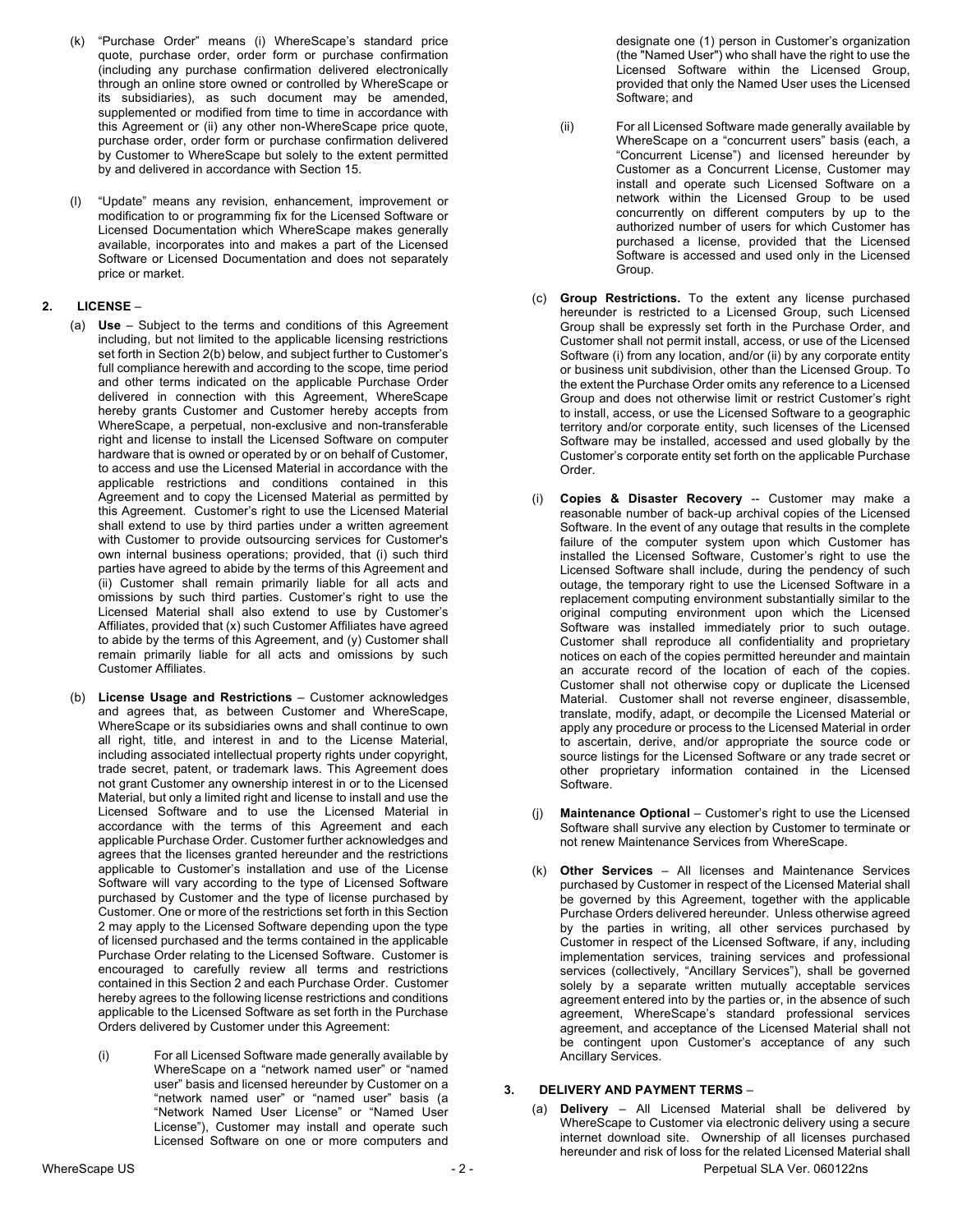be deemed to have passed to Customer once WhereScape has made the Licensed Material available for download by Customer, notified Customer of the availability of the Licensed Material for download and provided Customer with License Keys necessary for the installation and operation of the Licensed Software.

- (b) **Payment** Upon delivery of a Purchase Order by Customer, WhereScape shall deliver an invoice to Customer specifying the license fees and Maintenance Services fees payable pursuant to such Purchase Order. Customer shall pay all license fees and Maintenance Services fees specified therein within thirty (30) days of Customer's receipt of such invoice. In the event that Customer elects to pay any fees due hereunder with a credit card, (i) Customer is required to provide WhereScape with a valid form of credit card payment and to keep all such credit card information current and accurate in respect of all renewal fees, (ii) Customer shall promptly notify WhereScape if its credit card has changed or has been declined and (iii) Customer hereby consents to WhereScape automatically processing and charging all fees due by Customer hereunder, including all renewal fees, to the credit card submitted by Customer. All fees payable by Customer in respect of such Ancillary Services may be separately invoiced. Customer's payment obligation with respect to all license fees and Maintenance Services fees owing hereunder shall be independent of the provision of Ancillary Services, whether or not such Ancillary Services are separately invoiced. Any late payment of any amount owing hereunder shall accrue interest at a rate equal to the lesser of (i) 15% per annum and (ii) the maximum rate permitted by law.
- (c) **Taxes** All payments referred to in this Agreement are exclusive of value added tax, sales tax and any other applicable taxes, duties or imposts which (with the exception only of those based on WhereScape's income) shall also be payable by Customer in accordance with applicable law.

**4. MAINTENANCE** – WhereScape does not warrant that the Licensed Software will operate error-free or may be used error-free. Upon Customer's payment of the Maintenance Services fees associated with the Maintenance Term purchased by Customer for the Licensed Software specified in a Purchase Order, WhereScape shall provide Maintenance Services in accordance with this Section 4 and in accordance with any additional Maintenance Services terms specified in such Purchase Order.

- (a) **Maintenance Agreement** WhereScape or its authorized representative will provide Maintenance Services for the Licensed Software during each Maintenance Term. Maintenance Services includes problem determinations, reasonable problem resolutions, provisioning of software program temporary fixes and new releases. Maintenance Services shall also include the additional Maintenance Service terms expressly set forth in writing in the Purchase Order delivered by Customer, which are hereby incorporated herein by reference. Maintenance Services shall entitle Customer to receive, at no additional cost, all Updates.
- (b) **Additional Maintenance Term** Upon expiration of each Maintenance Term, Maintenance Services shall automatically renew for an additional 12-month Maintenance Term and WhereScape will invoice Customer unless WhereScape or its authorized representative is notified by Customer in writing at least sixty (60) days prior to the expiration of the current Maintenance Term that Customer will not purchase Maintenance Services for another Maintenance Term.
- (c) **Reinstatement** If Customer terminates Maintenance Services or elects not to renew Maintenance Services, Customer may, at its option, purchase Maintenance Services within one year of such termination or non-renewal by providing notice to WhereScape and making payment of WhereScape's thencurrent list maintenance fees for the upcoming 365-day period plus an amount equal to 1.5 times the Maintenance Services fees that would have accrued during the period subsequent to such termination or non-renewal, had Customer not terminated or elected not to renew Maintenance Services.

**5. PROPRIETARY RIGHTS** – Customer shall not acquire, by virtue of this Agreement, any right or license other than as expressly provided herein. Customer shall not reproduce the Licensed Material or other confidential or proprietary information of WhereScape, except as provided in this Agreement. All proprietary rights in and to the Licensed Material and all Evaluation Software (as defined in Section 16 below), all derivatives, translations, modifications, adaptations, improvements, enhancements or developments thereof and all confidential or proprietary information of WhereScape, including without limitation, all rights under and with respect to patents, copyrights, trademarks and rights under the trade secret laws of any jurisdiction shall remain the sole property of WhereScape or its applicable licensor, whether recognized by or perfected under applicable local law. Customer shall promptly notify WhereScape of any infringement of WhereScape's proprietary rights of which it becomes aware.

## **6. LIMITED WARRANTIES**

- (a) **Warranty -** WhereScape warrants to Customer that during the first thirty (30) days after purchase of the Licensed Software (the "Warranty Period") such Licensed Software will perform substantially as described in the accompanying Licensed Documentation. WhereScape does not warrant that (i) the Licensed Software will satisfy or may be customized to satisfy any of Customer's requirements or any other particular use or (ii) the use of the Licensed Software will be uninterrupted or errorfree. Laws from time to time in force may imply warranties that cannot be excluded or can only be excluded to a limited extent. This Agreement shall be read and construed subject to any such statutory provisions.
- (b) **Remedies**  If (i) at any time during a Maintenance Term, the Licensed Software contains Errors which make the Licensed Software unable to perform substantially as described in the accompanying Licensed Documentation or (ii) during the Warranty Period, WhereScape breaches the warranty set forth in clause (a) above, then Customer shall promptly notify WhereScape of such Error or breach and WhereScape shall (A) use all commercially reasonable efforts to correct such Error or breach within thirty (30) days of notification or (B) provide Customer within thirty (30) days of notification with a plan acceptable to Customer for correcting such Error or breach. If such Error or breach is not corrected or if an acceptable plan for correcting such Error or breach is not established within such thirty (30) day period, WhereScape shall replace the defective Licensed Software or, if not practicable, accept the return of the defective Licensed Software and refund to Customer the amount paid for the defective Licensed Software, less depreciation based on a 3-year straight line schedule. WhereScape's obligations under this Section 6(b) shall be waived in the event such Error or breach is due to (I) any defect in or misconfiguration of the computer hardware upon which the Licensed Software is installed, (II) improper handling or use of the software media by Customer, or (III) an unauthorized alteration, revision or configuration of the Licensed Software or to Customer's computer system by Customer or its employees. Customer acknowledges that this Section 6(b) sets forth Customer's sole and exclusive remedy, and WhereScape's and its authorized representatives' sole and exclusive liability, for any breach of warranty, Error or failure of the Licensed Software to function properly.
- **(c) Disclaimer – EXCEPT AS EXPRESSLY PROVIDED IN THIS AGREEMENT, ALL WARRANTIES, REPRESENTATIONS, INDEMNITIES AND GUARANTEES WITH RESPECT TO THE LICENSED MATERIAL, WHETHER EXPRESS OR IMPLIED, ARISING BY LAW, CUSTOM, PRIOR ORAL OR WRITTEN STATEMENTS BY WHERESCAPE OR ITS AUTHORIZED REPRESENTATIVES OR OTHERWISE (INCLUDING, BUT NOT LIMITED TO ANY WARRANTY OF MERCHANTABILITY OR FITNESS FOR PARTICULAR PURPOSE) ARE HEREBY OVERRIDDEN AND DISCLAIMED.**

### **7. INDEMNITY**

(a) **Indemnity** – Subject to this Section 7 and Section 8 below, WhereScape agrees to indemnify, defend and hold harmless Customer from and against all claims, damages, losses,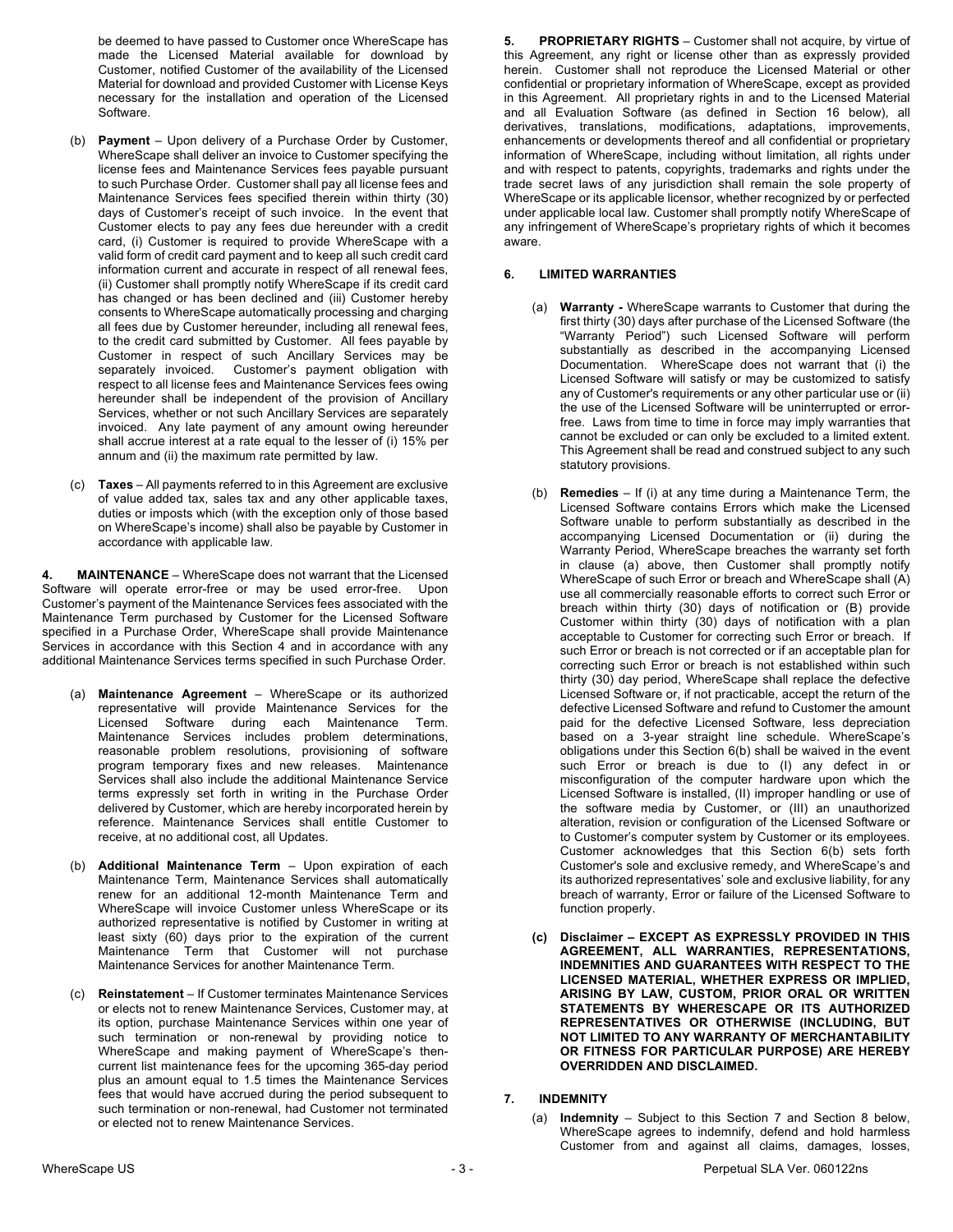liabilities and expenses (including, but not limited to, reasonable attorneys' fees) arising out of any claim by a third party asserting that the Licensed Material or any of Customer's use thereof, infringes upon any third party's patent, copyright or trademark, provided that (i) Customer promptly notifies WhereScape in writing no later than thirty (30) days after Customer's notice of any potential claim, (ii) Customer permits WhereScape to defend, compromise or settle the claim, and provided further that no settlement intended to bind Customer shall be made without Customer's prior written authorization and (iii) Customer gives WhereScape all available information, reasonable assistance, and authority to enable WhereScape to do so.

- (b) **Alternative Remedy** If a claim described in Paragraph 7(a) may or has been asserted, Customer will permit WhereScape, at WhereScape's option and expense, to (i) procure the right to continue using the Licensed Material, (ii) replace or modify the Licensed Material to eliminate the infringement while providing functionally equivalent performance or (iii) accept the return of the Licensed Material and refund to Customer the amount actually paid to WhereScape or its authorized representative for such Licensed Material, less depreciation based on a 3-year straight-line depreciation schedule.
- **(c) Limitation** WhereScape shall have no indemnity obligation to Customer hereunder if the violation or infringement claim results from (i) a correction or modification of the Licensed Material not provided by WhereScape or its authorized representative, (ii) the failure to promptly install an Update, (iii) the combination of the Licensed Software with other non-WhereScape software and (iv) continuing the allegedly infringing activity after receiving written notice of such infringement claim from WhereScape.

**8. NO CONSEQUENTIAL DAMAGES - UNDER NO CIRCUMSTANCES WILL WHERESCAPE OR ITS AUTHORIZED REPRESENTATIVES BE LIABLE FOR ANY CONSEQUENTIAL, INDIRECT, SPECIAL, PUNITIVE, EXEMPLARY OR INCIDENTAL DAMAGES, WHETHER FORESEEABLE OR UNFORESEEABLE, BASED ON CLAIMS BY CUSTOMER OR ANY THIRD PARTY (INCLUDING, BUT NOT LIMITED TO, CLAIMS FOR LOSS OF DATA, GOODWILL, PROFITS, USE OF MONEY OR USE OF THE LICENSED MATERIAL, INTERRUPTION IN USE OR AVAILABILITY OF DATA, STOPPAGE OF OTHER WORK OR IMPAIRMENT OF OTHER ASSETS), ARISING OUT OF BREACH OF EXPRESS OR IMPLIED WARRANTY, BREACH OF CONTRACT, BREACH OF ANY INTELLECTUAL PROPERTY RIGHT, MISREPRESENTATION, NEGLIGENCE, STRICT LIABILITY IN TORT OR OTHERWISE, EXCEPT ONLY IN THE CASE OF PERSONAL INJURY WHERE AND TO THE EXTENT THAT APPLICABLE LAW REQUIRES SUCH LIABILITY. IN NO EVENT WILL THE AGGREGATE LIABILITY INCURRED IN ANY ACTION OR PROCEEDING BY WHERESCAPE OR ITS AUTHORIZED REPRESENTATIVE EXCEED THE TOTAL AMOUNT ACTUALLY PAID BY CUSTOMER FOR THE SPECIFIC LICENSED SOFTWARE THAT DIRECTLY CAUSED THE DAMAGE.**

# **9. CONFIDENTIALITY**

(a) **Confidentiality** – Customer acknowledges that the Licensed Material incorporate confidential and proprietary information developed or acquired by or licensed to WhereScape and that all results of testing of the Licensed Software, whether performed by Customer or another third party, are confidential. In no event will Customer publish or disclose the results of any testing or performance specifications of the Licensed Software without WhereScape's express prior written consent. A party that receives Confidential Information (the "Receiving Party") from the other party (the "Disclosing Party") shall not: (i) export or re-export (within the meaning of US laws or other export control laws or regulations) any Confidential Information, except in strict compliance with US laws; (ii) reverse engineer any Confidential Information; or (iii) disclose or make available the Disclosing Party's Confidential Information to any of the Receiving Party's employees, agents, contractors or consultants or to any third parties, except those that have agreed in writing to be bound by terms and conditions substantially similar to, and no less restrictive with respect to limitations on use and disclosure, than those contained in this Agreement and each of which have a "need to know" in order to carry out the purposes set forth in this Agreement. Each party shall take all reasonable precautions necessary to safeguard the confidentiality of all Confidential Information disclosed by the other party, including those precautions (A) taken by the disclosing party to protect its own Confidential Information and (B) which the disclosing party or its authorized representative may reasonably request from time to time. Neither party shall allow the removal or defacement of any confidentiality or proprietary notice placed on the Confidential Information disclosed by the disclosing party. The placement of copyright notices on Confidential Information shall not constitute publication or otherwise impair their confidential nature of such information.

**(b) Disclosure -** If an unauthorized use or disclosure of the disclosing party's Confidential Information occurs within the recipient party's enterprise, the recipient party will immediately notify the disclosing party or its authorized representative and take, at recipient party's expense, all steps which may be available to recover such Confidential Information and to prevent its subsequent unauthorized use or dissemination.

**10. TERMINATION** – Upon prior written notice to WhereScape, Customer may terminate this Agreement without any right to refund, except as otherwise expressly set forth in this Agreement. If Customer or any of Customer's employees, consultants, authorized representatives or permitted third parties breach any term or condition of this Agreement, WhereScape may terminate this Agreement, without judicial or administrative resolution or obligation to refund. This Agreement will terminate automatically if Customer ceases to do business, becomes insolvent, goes or is put into receivership or liquidation, passes a resolution for its winding up (other than for the purpose of reconstruction or amalgamation) or for any of the foregoing, makes an arrangement for the benefit of its creditors, enters into bankruptcy, suspension of payments, moratorium, reorganization or any other proceeding that relates to insolvency or protection of creditors' rights or takes or suffers any similar action in consequence of debt. Upon the termination of this Agreement for any reason, all rights granted to Customer hereunder will cease, and Customer will promptly (i) purge the Licensed Software and any related Updates from all of Customer's computer systems, storage media and other files, (ii) destroy the Licensed Material and all copies thereof and (iii) deliver to WhereScape an affidavit certifying that Customer has complied with these termination obligations. The provision of Sections 1, 3, 8 through 12, 14, 15 and 17 shall survive the termination of this Agreement.

**11. U.S. EXPORT RESTRICTIONS** – Customer acknowledges that the Licensed Material and all related technical information, documents and materials are subject to export controls under the U.S. Export Administration Regulations. Customer covenants and agrees to comply with all import and export control regulations of the United States with respect to the Licensed Material. Customer acknowledges that it may not re-export or divert the Licensed Material or any related technical information, document or material, or direct derivatives thereof, to any country set forth on the U.S. Department of Commerce's list of State Sponsors of Terror (currently, Cuba, Iran, North Korea, and Syria), including any future changes to the government's list of State Sponsors of Terror.

**12. EQUITABLE RELIEF** – The parties recognize that Sections 5, 9, 11 13 and 17(h) are necessary for the protection of the business and goodwill of the parties and are considered by the parties to be reasonable for such purpose. The parties agree that any breach of such Sections would cause the other party substantial and irreparable damage and therefore, in the event of any such breach, in addition to other remedies which may be available, the non-breaching party shall have the right to seek specific performance and other injunctive and equitable relief in a court of law.

**13. LICENSE KEY & USE REPORTING** – Customer acknowledges that a security code owned and controlled by WhereScape or its subsidiaries (the "License Key") is required to render the Licensed Software operational on Customer's computer hardware. Upon use of a permanent License Key to install the Licensed Software on Customer's computer hardware, no other security code will be required for the Licensed Material to operate on such computer hardware in accordance with the terms and restrictions contained in this Agreement. Customer shall not attempt to crack, alter or otherwise derive the License Key. WhereScape shall promptly provide Customer with all necessary License Keys upon purchase of the Licensed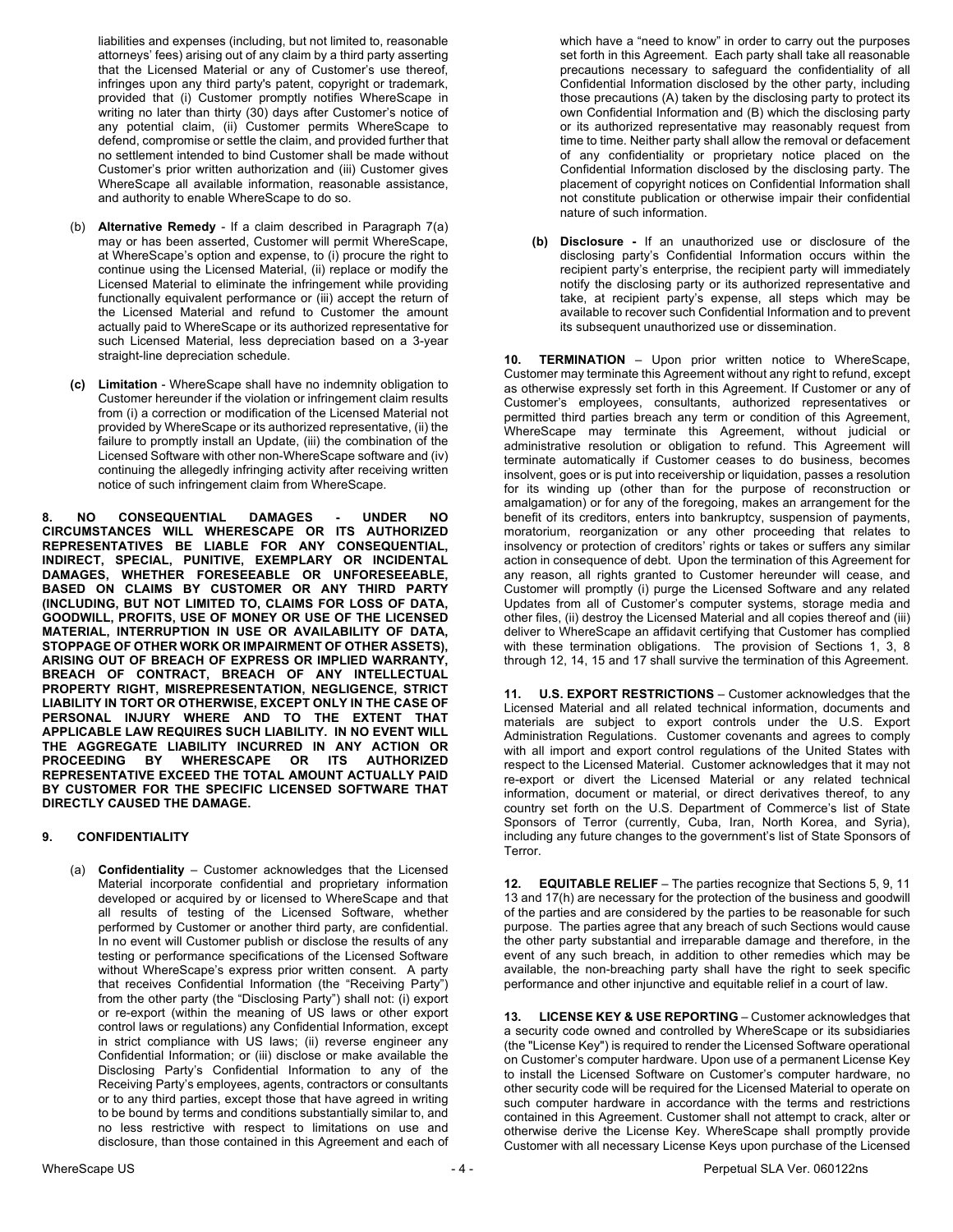Software or upon any authorized transfer of the Licensed Software to any other hardware equipment permitted under Section 2 of this Agreement. WhereScape reserves the right to gather data on license usage by Customer for each item of Licensed Software, including License Key numbers, server IP addresses, email addresses of users, domain counts and other information deemed relevant, to ensure that the Licensed Software is being used in accordance with the terms of this Agreement. WhereScape expressly prohibits domain count overrides without prior written approval. Unless otherwise agreed in writing by both parties, Customer hereby consents to WhereScape gathering and processing such usage information and agrees not to block, electronically or otherwise, the transmission of data required for compliance with this Agreement. Any unauthorized use of the Licensed Software by Customer or other use by Customer in violation of the restrictions contained herein shall be deemed a material breach of this Agreement. In addition to the foregoing, within ten (10) business days of Customer's receipt of WhereScape's written request, Customer shall provide to WhereScape a written report certifying to WhereScape the number of licenses for Licensed Software installed, used or accessed by Customer, the identity of the applicable servers, hardware or computers upon which such licenses are installed and, to the extent applicable, the installation location and location and number of users accessing such licenses, together with such other information as may be requested by WhereScape and necessary to confirm Customer's compliance with the terms of this Agreement. The auditing, reporting and certification rights and obligations set forth in this Section 13 shall survive termination of this Agreement for a period of eighteen months.

**14. ENFORCEABILITY** – If for any reason a court of competent jurisdiction finds any provision of this Agreement, or portion thereof, to be unenforceable, void, invalid or illegal, that provision shall be enforced to the maximum extent permissible so as to effect the intent of the parties, and the remainder of this Agreement shall continue in full force and effect.

# **15. ENTIRE AGREEMENT**

- (a) Customer acknowledges that it has read this Agreement, understands it and agrees to be bound by its terms. Customer and WhereScape further agree that, subject to clause (b) below, this Agreement, together with all Purchase Orders delivered in connection herewith and all exhibits, schedules and annexes hereto, is the complete and exclusive statement of the agreement between Customer and WhereScape and supersedes all proposals, oral or written, and all other communications between the parties relating to the subject matter of this Agreement, including any shrink-wrap agreements, click-wrap agreements or demo or trial agreements which may accompany the Licensed Material or which may have been previously in force between the parties. Subject to clause (b) below, this Agreement may not be amended, modified, supplemented or altered except by a written agreement that is signed by both parties.
- **(b) UNDER NO CIRCUMSTANCES MAY THE TERMS OF THIS AGREEMENT OR ANY WHERESCAPE PURCHASE ORDER BE AMENDED, MODIFIED, SUPPLEMENTED, ALTERED, SUPERSEDED OR REPLACED BY ANY NON-WHERESCAPE INVOICE OR NON-WHERESCAPE PURCHASE ORDER OR OTHER SIMILAR INSTRUMENT DELIVERED BY CUSTOMER TO WHERESCAPE. EACH PARTY ACKNOWLEDGES AND AGREES THAT, AS A CONVENIENCE TO CUSTOMER AND ONLY FOR CUSTOMER'S INTERNAL ACCOUNTING PROCEDURES, CUSTOMER MAY DELIVER TO WHERESCAPE A CUSTOMER INVOICE OR CUSTOMER PURCHASE ORDER OR OTHER SIMILAR DOCUMENT FOR ANY TRANSACTION CONTEMPLATED HEREUNDER AND THAT NO ACTION BY WHERESCAPE, INCLUDING WHERESCAPE'S DELIVERY OF ANY LICENSED MATERIAL OR ACCEPTANCE OF PAYMENT, SHALL BE DEEMED TO BE ACCEPTANCE OF ANY OF THE TERMS OR CONDITIONS CONTAINED IN SUCH CUSTOMER INVOICE OR CUSTOMER PURCHASE ORDER OR OTHER SIMILAR INSTRUMENT AND SUCH TERMS AND CONDITIONS SHALL BE VOID AND OF NO FORCE OR EFFECT, UNLESS ACCEPTED BY WHERESCAPE PURSUANT TO A WRITTEN INSTRUMENT SIGNED BY BOTH PARTIES.**

### **16. TRIAL LICENSE**

- (a) If Customer has installed Evaluation Software (as defined below) and Customer is authorized by WhereScape to evaluate such Evaluation Software (as defined below), then only the terms and conditions of this Section 16 (including those Sections of this Agreement incorporated in this Section 16 by reference) will govern Customer's temporary use of such Evaluation Software (and no other terms of this Agreement shall apply to Customer or govern Customer's use of Evaluation Software) and upon purchase of a commercial license for such Evaluation Software, this entire Agreement, exclusive of this Section 16, shall apply to Customer and govern all use of the Licensed Material.
- (b) WhereScape is the owner and provider of certain proprietary software and documentation that Customer may request to use, from time to time, on a temporary basis for the sole purpose of testing and evaluating such software prior to purchasing a commercial license for such software ("Evaluation Software"). All installation and usage of Evaluation Software by Customer requires a temporary License Key or trial License Key to be issued by WhereScape and Customer is only permitted to use Evaluation Software during the term of the temporary License Key or trial License Key issued by WhereScape.
- (c) Evaluation Software is provided to Customer solely for evaluation purposes for Customer's own testing and evaluation purposes (an "Evaluation") and upon delivering a temporary License Key or trial License Key to Customer, WhereScape hereby grants Customer a non-transferable, nonexclusive, limited license to operate and use the Evaluation Software for such Evaluation during the period commencing on the date Customer downloads the Evaluation Software and ending on the expiration of the temporary License Key or trial License Key (including any extensions thereof authorized by WhereScape, the "Evaluation Period"). Without limiting the foregoing, Licensee may not use the Evaluation Software to create, modify, enhance or in way alter publicly distributed software, or for any other commercial purpose. Customer agrees not to cause or permit the reverse engineering, disassembly, modification, translation or decompilation of any Evaluation Software. Customer shall not copy the Evaluation Software, or create or develop any derivative software based upon the Evaluation Software.
- (d) Customer acknowledges that all Evaluation Software incorporates confidential and proprietary information developed or acquired by or licensed to WhereScape and that all results of testing of the Evaluation Software, whether performed by Customer or another third party, are confidential. In no event will Customer publish or disclose the results of any testing or performance specifications of the Evaluation Software without WhereScape's express prior written consent. Customer shall not remove or deface of any confidentiality or proprietary notice placed on the Evaluation Software. The placement of copyright notices on Evaluation Software shall not constitute publication or otherwise impair their confidential nature of such information.
- (e) ALL EVALUATION SOFTWARE PROVIDED BY WHERESCAPE IS DELIVERED "AS IS, WHERE IS" AND WHERESCAPE SPECIFICALLY DISCLAIMS ANY AND ALL WARRANTIES OF ANY KIND INCLUDING WARRANTIES OF MERCHANTABILITY AND FITNESS FOR A PARTICULAR PURPOSE. WHERESCAPE DOES NOT WARRANT THAT THE EVALUATION SOFTWARE WILL OPERATE WITHOUT INTERRUPTION OR BE ERROR FREE. UNDER NO<br>CIRCUMSTANCES WILL WHERESCAPE OR ITS CIRCUMSTANCES WILL WHERESCAPE OR ITS AUTHORIZED REPRESENTATIVES BE LIABLE FOR ANY CONSEQUENTIAL, INDIRECT, SPECIAL, PUNITIVE, EXEMPLARY OR INCIDENTAL DAMAGES, WHETHER FORE-SEEABLE OR UNFORESEEABLE OR WHETHER BASED ON CLAIMS BY CUSTOMER OR ANY THIRD PARTY, ARISING OUT OF OR RELATED TO CUSTOMER'S USE OF EVALUATION SOFTWARE. IN NO EVENT WILL THE AGGREGATE LIABILITY OF WHERESCAPE OR ITS AUTHORIZED REPRESENTATIVES INCURRED IN ANY ACTION OR PROCEEDING RELATING TO CUSTOMER'S USE OF EVALUATION SOFTWARE EXCEED ONE HUNDRED DOLLARS.